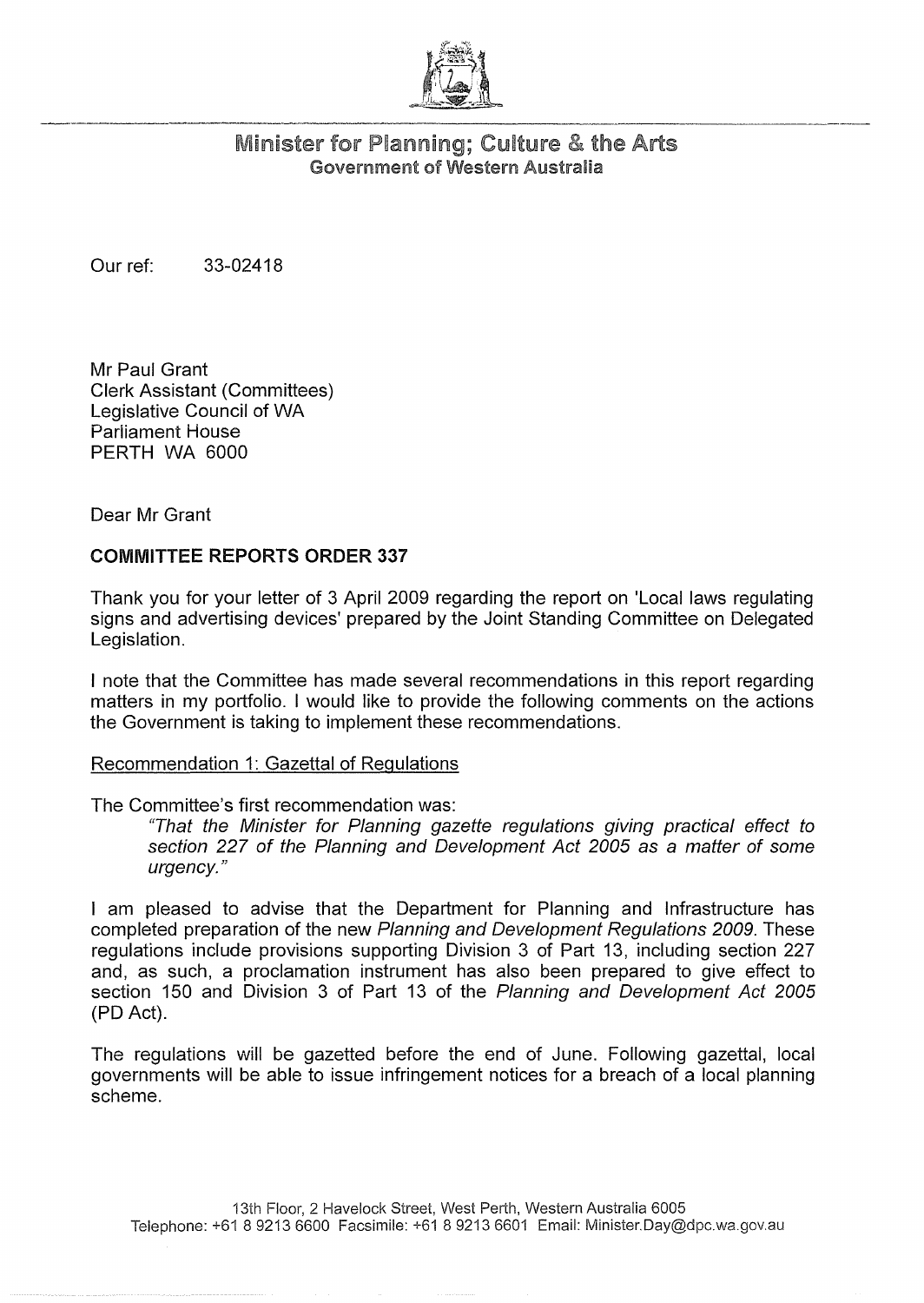It may be that the new Planning and Development Regulations 2009 will address some of the issues canvassed in the Committee's report, as the provisions allowing the issuing of infringement notices for the breach of a local planning scheme (and specific provisions of the PD Act) will presumably dissuade local governments from drafting local laws to achieve this purpose.

## Recommendation 3: Legislative Amendment

The Committee's third recommendation was:

"That the matters concerning signs and advertising devices that fall within the exclusive ambit of the Planning and Development Act 2005 and the matters that may be regulated under the general local law-making power conferred by section 3.5.1 of the Local Government Act 2005 be clarified by legislative provision. "

In the Committee's report, it was stated that the PD Act contemplates that local governments will regulate advertisements that fall within the definition of 'development' under section 4 through provisions in their local planning schemes. I agree that the PD Act does not authorise or contemplate that other types of advertisements (those that are outside the definition of 'development') will be regulated through the provisions of a local planning scheme. I believe that this position is clear and, as such, no legislative amendment to the PD Act is necessary.

Schedule 7 of the PD Act expressly provides for provisions regarding advertising to be incorporated into a local planning scheme. Therefore, if a local government replicates the provisions of the Model Scheme Text (MST) regarding advertising devices into its scheme, then it is able to use those provisions to regulate the use of such signs on private and public property, as an express requirement for planning approval for such a land use is provided for by clause 9.1.1 (I) of the MST.

A review of the Town Planning Regulations 1967 and the MST is currently being undertaken by the Department for Planning and Infrastructure. A discussion paper on the review was released on 18 May 2009 for public consultation. In that discussion paper, the Department for Planning and Infrastructure has proposed that certain provisions from the MST should be removed and inserted into new regulations made under the PD Act. The effect of this approach will be to make the provisions inserted in regulations applicable to all local government planning schemes across the State. Local governments will no longer be required to insert these clauses into their schemes in order for them to have effect.

It is intended that clause 9.1 of the current MST shall be inserted into these new regulations. As such, all local governments will require development approval to be obtained for "the erection, placement or display of an advertisement", and will have the power to issue infringement notices under the Planning and Development Regulations 2009 for failing to comply with this requirement.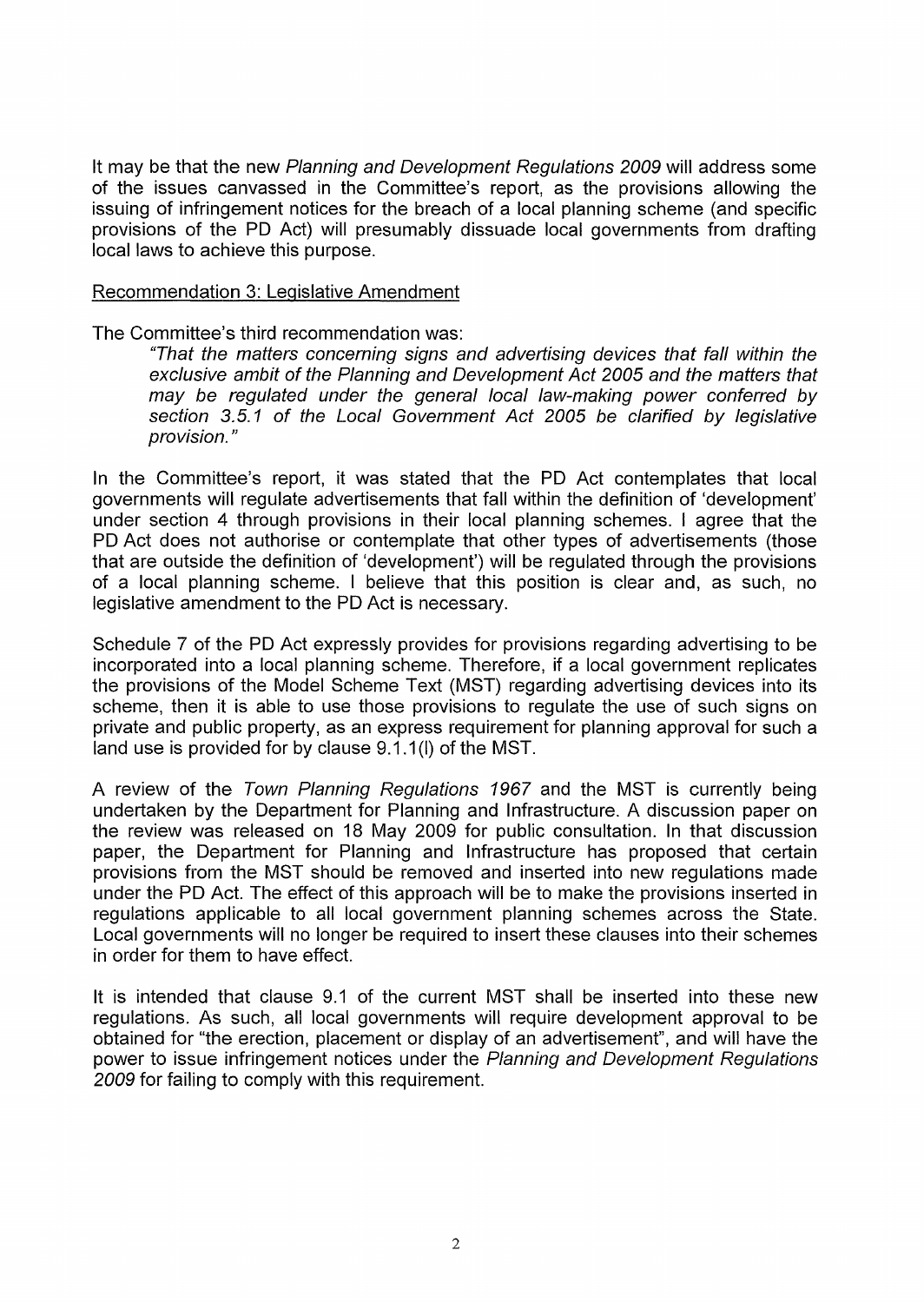I note the Committee's comments that the definition of advertisement in Schedule 1 of the MST may be "broader than that contemplated by the Planning and Development Act 2005", The wording of clause 7(e) of Schedule 1 of the now repealed Town Planning and Development Act 1928 was wider than that of the equivalent provision in the PO Act (clause 8 of Schedule 7), The Committee has suggested that the definition of advertisement may need to be re-examined in light of the new provisions of the PO Act. I agree with the Committee's suggestion, and will instruct the Department for Planning and Infrastructure to investigate this issue as part of the review of the Town Planning Regulations 1967 and MST that is currently underway.

Yours sincerely

JOHN DAY MINISTER FOR PLANNING; CULTURE AND THE ARTS

2 4 JUN 2009